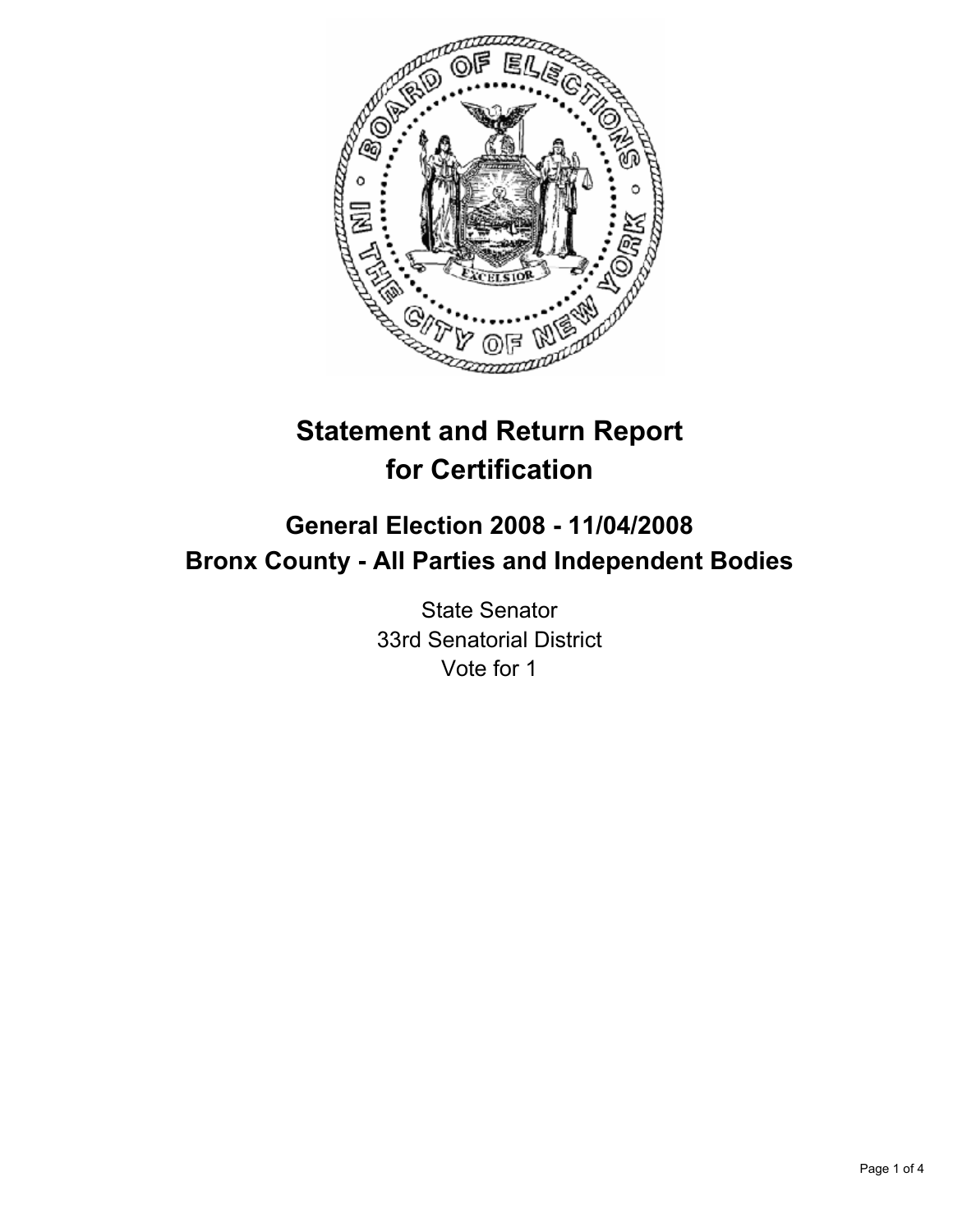

#### **Assembly District 76**

| PUBLIC COUNTER                    | 637            |
|-----------------------------------|----------------|
| EMERGENCY                         | 61             |
| ABSENTEE/MILITARY                 | 12             |
| AFFIDAVIT                         | 59             |
| Total Ballots                     | 770            |
| PEDRO ESPADA JR. (DEMOCRATIC)     | 516            |
| WILLIAM J SULLIVAN (CONSERVATIVE) | $\overline{2}$ |
| Total Votes                       | 518            |
| Unrecorded                        | 252            |

### **Assembly District 77**

| <b>PUBLIC COUNTER</b>             | 977   |
|-----------------------------------|-------|
| <b>EMERGENCY</b>                  | 47    |
| ABSENTEE/MILITARY                 | 17    |
| AFFIDAVIT                         | 102   |
| <b>Total Ballots</b>              | 1,146 |
| PEDRO ESPADA JR. (DEMOCRATIC)     | 838   |
| WILLIAM J SULLIVAN (CONSERVATIVE) | 8     |
| <b>Total Votes</b>                | 846   |
| Unrecorded                        | 300   |

#### **Assembly District 78**

| <b>PUBLIC COUNTER</b>             | 22,545 |
|-----------------------------------|--------|
| <b>EMERGENCY</b>                  | 122    |
| ABSENTEE/MILITARY                 | 443    |
| <b>AFFIDAVIT</b>                  | 1,507  |
| <b>Total Ballots</b>              | 24,722 |
| PEDRO ESPADA JR. (DEMOCRATIC)     | 17,200 |
| WILLIAM J SULLIVAN (CONSERVATIVE) | 389    |
| HARVEY TORES (WRITE-IN)           |        |
| JEFFREY OTTO (WRITE-IN)           |        |
| <b>Total Votes</b>                | 17,591 |
| Unrecorded                        | 7.131  |

#### **Assembly District 79**

| PUBLIC COUNTER                    | 7,745 |
|-----------------------------------|-------|
| <b>EMERGENCY</b>                  | 0     |
| ABSENTEE/MILITARY                 | 118   |
| <b>AFFIDAVIT</b>                  | 506   |
| <b>Total Ballots</b>              | 8,387 |
| PEDRO ESPADA JR. (DEMOCRATIC)     | 5,619 |
| WILLIAM J SULLIVAN (CONSERVATIVE) | 70    |
| <b>Total Votes</b>                | 5,689 |
| Unrecorded                        | 2,698 |
|                                   |       |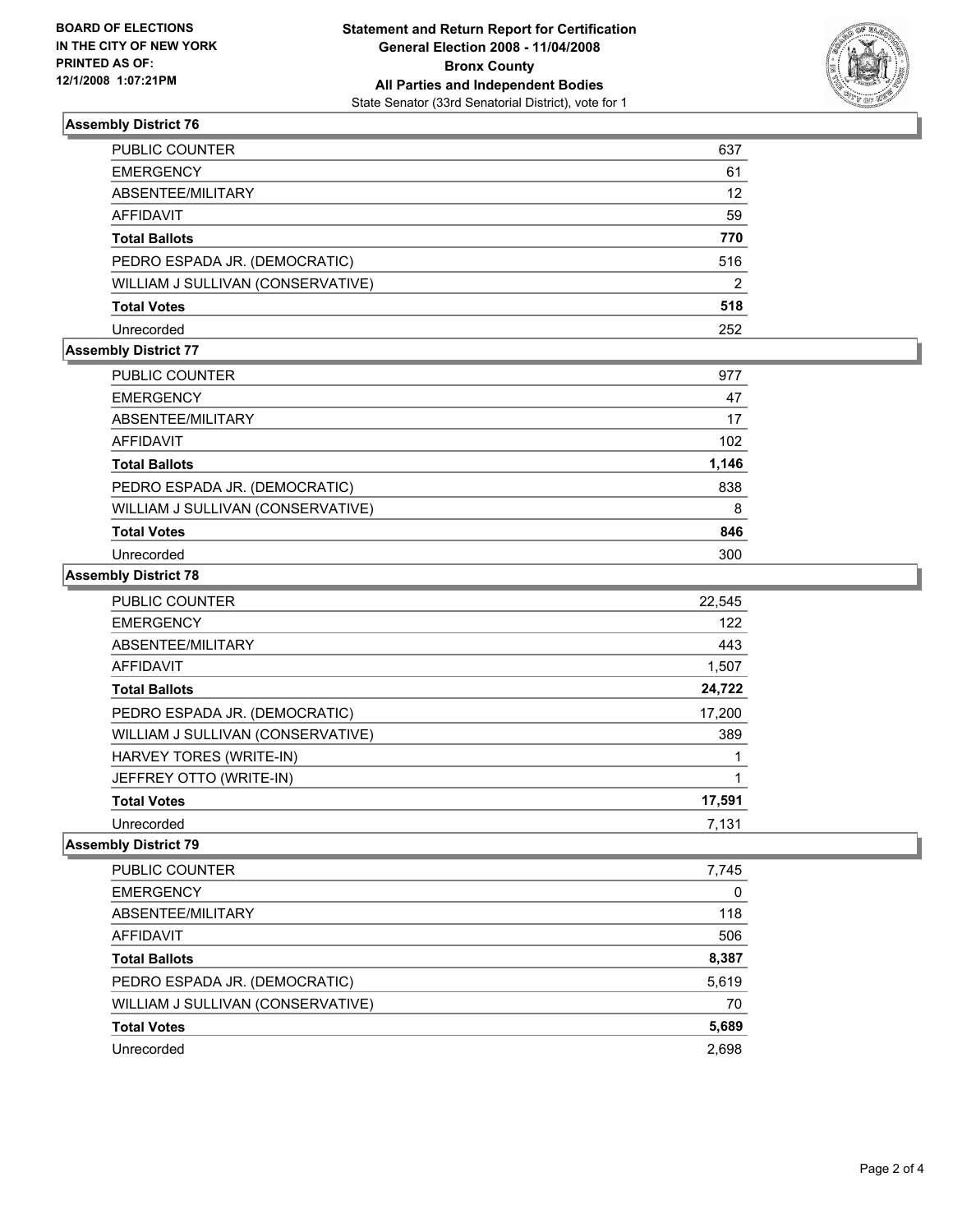

#### **Assembly District 80**

| PUBLIC COUNTER                    | 5,327 |
|-----------------------------------|-------|
| EMERGENCY                         | 2     |
| ABSENTEE/MILITARY                 | 146   |
| AFFIDAVIT                         | 349   |
| Total Ballots                     | 5,854 |
| PEDRO ESPADA JR. (DEMOCRATIC)     | 3,821 |
| WILLIAM J SULLIVAN (CONSERVATIVE) | 197   |
| Total Votes                       | 4,018 |
| Unrecorded                        | 1.836 |

### **Assembly District 81**

| PUBLIC COUNTER                    | 13,784 |  |
|-----------------------------------|--------|--|
| <b>EMERGENCY</b>                  | 500    |  |
| ABSENTEE/MILITARY                 | 440    |  |
| <b>AFFIDAVIT</b>                  | 754    |  |
| <b>Total Ballots</b>              | 15,613 |  |
| PEDRO ESPADA JR. (DEMOCRATIC)     | 9,849  |  |
| WILLIAM J SULLIVAN (CONSERVATIVE) | 572    |  |
| EFRAIN GONZALEZ (WRITE-IN)        | 2      |  |
| PP DONIS (WRITE-IN)               |        |  |
| <b>Total Votes</b>                | 10,424 |  |
| Unrecorded                        | 5.189  |  |

#### **Assembly District 86**

| PUBLIC COUNTER                    | 18,718 |
|-----------------------------------|--------|
| <b>EMERGENCY</b>                  | 59     |
| ABSENTEE/MILITARY                 | 244    |
| <b>AFFIDAVIT</b>                  | 1,208  |
| <b>Total Ballots</b>              | 20,280 |
| PEDRO ESPADA JR. (DEMOCRATIC)     | 14,247 |
| WILLIAM J SULLIVAN (CONSERVATIVE) | 139    |
| LUIS ANGEL ROSARIO (WRITE-IN)     |        |
| <b>Total Votes</b>                | 14,387 |
| Unrecorded                        | 5,893  |